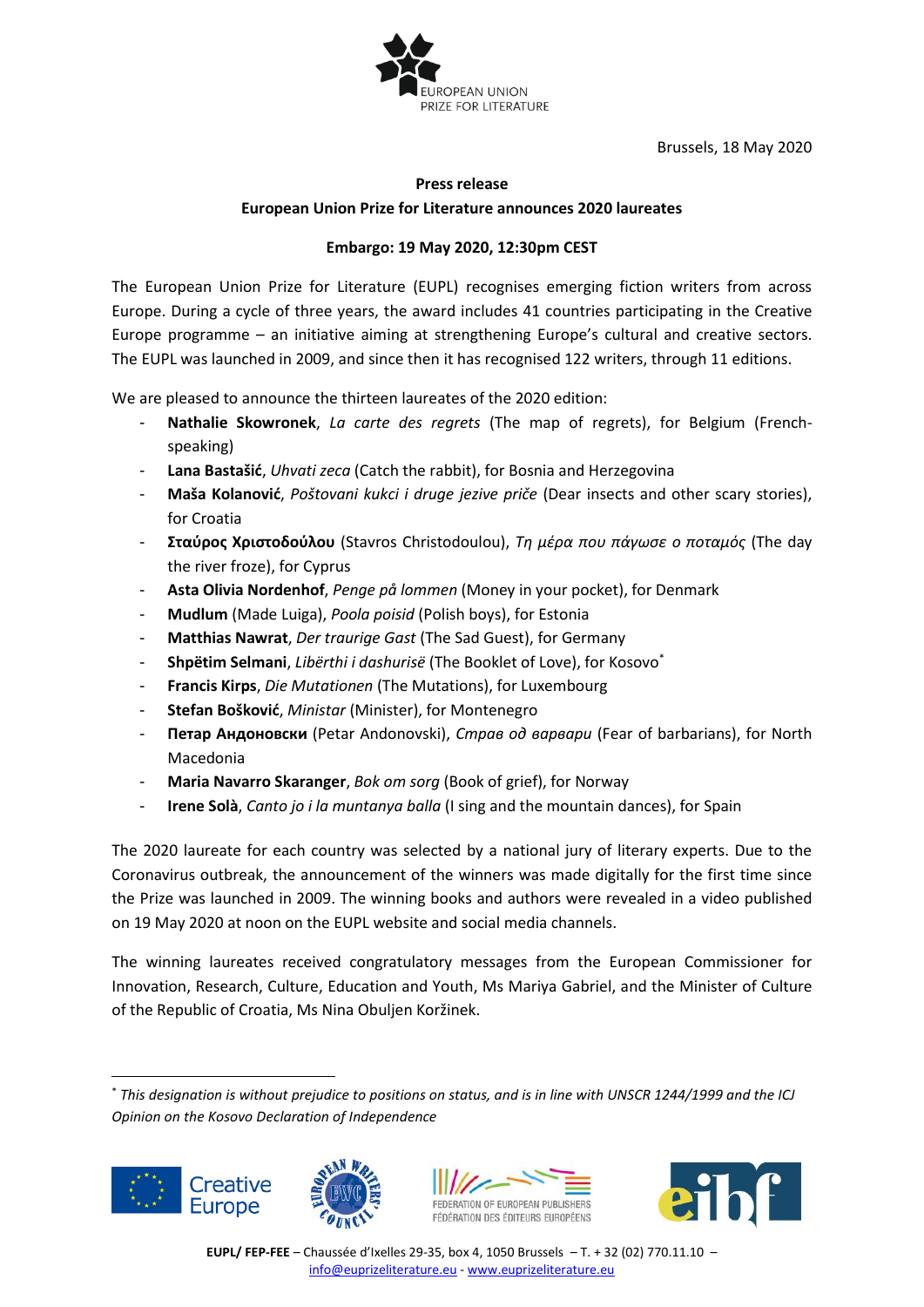

In her announcement, Commissioner Gabriel said: "*In the current crisis we rely more than ever on artists and authors to help us cope with the isolation of confinement. Reading is a powerful way to feel strong emotions, be transported to a different universe in time and space, and meet new characters, all while staying at home. Congratulations to all this year's winners of the European Prize for Literature!*".

"*The far-reaching effect of literature in everyday life and its social significance, which we recognise day after day, is reflected in the European Union Prize for Literature. Through all past winners of this valuable award, but also through the reading translations of other awarded works by local publishers, Croatia had the opportunity to witness the power of beautiful contemporary European literary word, as well as the importance of sharing new, different, unknown ideas and perspectives. With this year's European Presidency, unexpectedly more marked by the COVID-19 pandemic that impacted all previously planned activities, which included an extremely rich cultural program in many European countries and beyond, Croatia joins the support to the organisation and resumption of the awarding of prizes, as well with its contribution through election and presentation of its most interesting literary voices,"* said Ms Nina Obuljen Koržinek, the Croatian Minister of Culture.

The EUPL is organised by a Consortium comprising the European Writers' Council (EWC), the Federation of European Publishers (FEP), and the European and International Booksellers Federation (EIBF), with the support of the European Commission. The award is funded by Creative Europe, and accessible to all countries participating in this EU funding programme for the cultural and creative sectors.

Ms Nina George, President of EWC, said at the reveal:

"*The European Union Prize for Literature in 2020 is a special award: in the midst of the greatest rupture in world society and a fundamental challenge for the European cultural landscape, we celebrate voices and authors of a united and yet diverse Europe. On behalf of the European Writers' Council we warmly congratulate the nominees and winners of this year's EUPL! Your books are also the means of survival in a time of isolation in which we can only travel in thought – to our neighbours and friends in Europe. Observation, imagination, discipline, creativity and professional craftsmanship combine in your novels and short stories to create award-winning literature. We thank you for your courage and perseverance – because you, dear writers, you are the backbone of free speech. You are the sources of the book value chain, and your works are the basis for democracy, cultural exchange and a true European community*."

Mr Rudy Vanschoonbeek, President of FEP, commented:

"*Reading is a key component of our lives especially whilst we go through a dramatic crisis. I am reassured that one of the consequences of the confinement is that the Europeans are reading much more. We will be bringing to their attention these thirteen 2020 EUPL laureates. Their winning books come from all over Europe and soon, with translations into many more languages, EUPL will play its role of multiplicator, of an echo chamber for emerging authors. Good luck to them all.*"









**EUPL/ FEP-FEE** – Chaussée d'Ixelles 29-35, box 4, 1050 Brussels – T. + 32 (02) 770.11.10 – [info@euprizeliterature.eu](mailto:info@euprizeliterature.eu) - [www.euprizeliterature.eu](http://www.euprizeliterature.eu/)